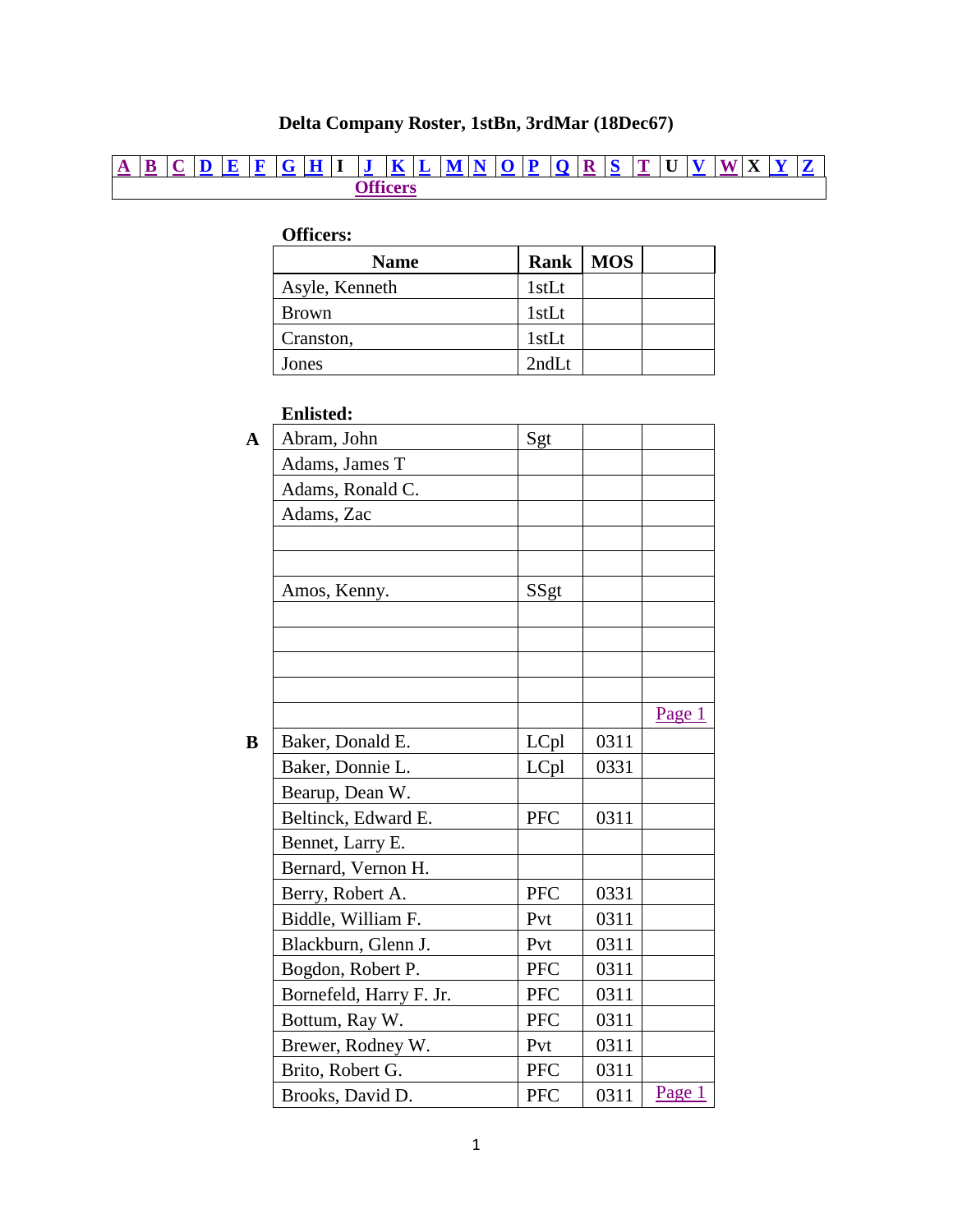<span id="page-1-3"></span><span id="page-1-2"></span><span id="page-1-1"></span><span id="page-1-0"></span>

|             | Brown, James H.          | <b>PFC</b>    | 0311 |        |
|-------------|--------------------------|---------------|------|--------|
|             | Brugh, Charles M.        | LCpl          | 0331 |        |
|             | Burke, James P.          | <b>PFC</b>    | 0311 |        |
|             | Burelson, Albert A.      | PFC           | 0351 | Page 1 |
| $\mathbf C$ | Cantu, Roger             |               |      |        |
|             | Carreo, Gerald           | LCpl          |      |        |
|             | Carroll, John            | LCpl          |      |        |
|             | Carroll, John A.         | LCpl          | 0311 |        |
|             | Carter, Ralph E.         | <b>PFC</b>    | 0331 |        |
|             | Caughey, William         | LCpl          |      |        |
|             | Chambers, Earl           |               |      |        |
|             | Condon, James W.         | <b>PFC</b>    | 0311 |        |
|             | Connor, John J.          | ${\rm PFC}$   | 0351 |        |
|             | Cook, James A.           | LCpl          | 0311 |        |
|             | Correa, Primitivo Jr.    | PFC           | 0311 |        |
|             | Cosentino, Robert        | Cpl           | 0311 |        |
|             | Crabtree, Jerry          | LCpl          |      |        |
|             | Croteau, Richard R.      | <b>PFC</b>    | 0311 |        |
|             | Culp, Lester G.          | LCpl          | 0311 | Page 1 |
| D           | Davis, Frederick         | LCpl          |      |        |
|             | Davis, Ronald D.         | Cpl           | 0311 |        |
|             | Dean, Billy R.           | LCpl          | 0311 |        |
|             | Deangelo, James J.       | <b>PFC</b>    | 0311 |        |
|             | De La Garza, Oscar Jr.   | Sgt           | 0141 |        |
|             | Delaney, Frank J. III    | LCpl          | 0351 |        |
|             | Dickens, Charles E.      | <b>PFC</b>    | 0311 |        |
|             | Dickens, Clarence L.     | LCpl          | 0331 |        |
|             | Dobbins, Garland E.      | PFC           | 0311 |        |
|             | Drewa, Walter J. Jr.     | <b>PFC</b>    | 0331 | Page 1 |
| E           | Edgemon, Marion L.       | PFC           | 0311 |        |
|             | Ellis, George E.         | LCpl          | 0311 |        |
| F           | Faircloth, Neal E.       | <b>PFC</b>    | 0311 |        |
|             | Federinko, John M.       | <b>PFC</b>    | 0311 |        |
|             | Felgen, Frederick V. Sr. | $1$ st $S$ gt | 9999 |        |
|             | Fetzner, James F.        | <b>PFC</b>    | 0141 |        |
|             | Fischer, Michael J.      | LCpl          | 0311 |        |
|             | Flowers, Wayne M.        | <b>PFC</b>    | 0311 |        |
|             | Franklin, Steven D.      | LCpl          | 0311 |        |
|             | Furmanski, Jerome E.     | LCpl          | 0311 | Page 1 |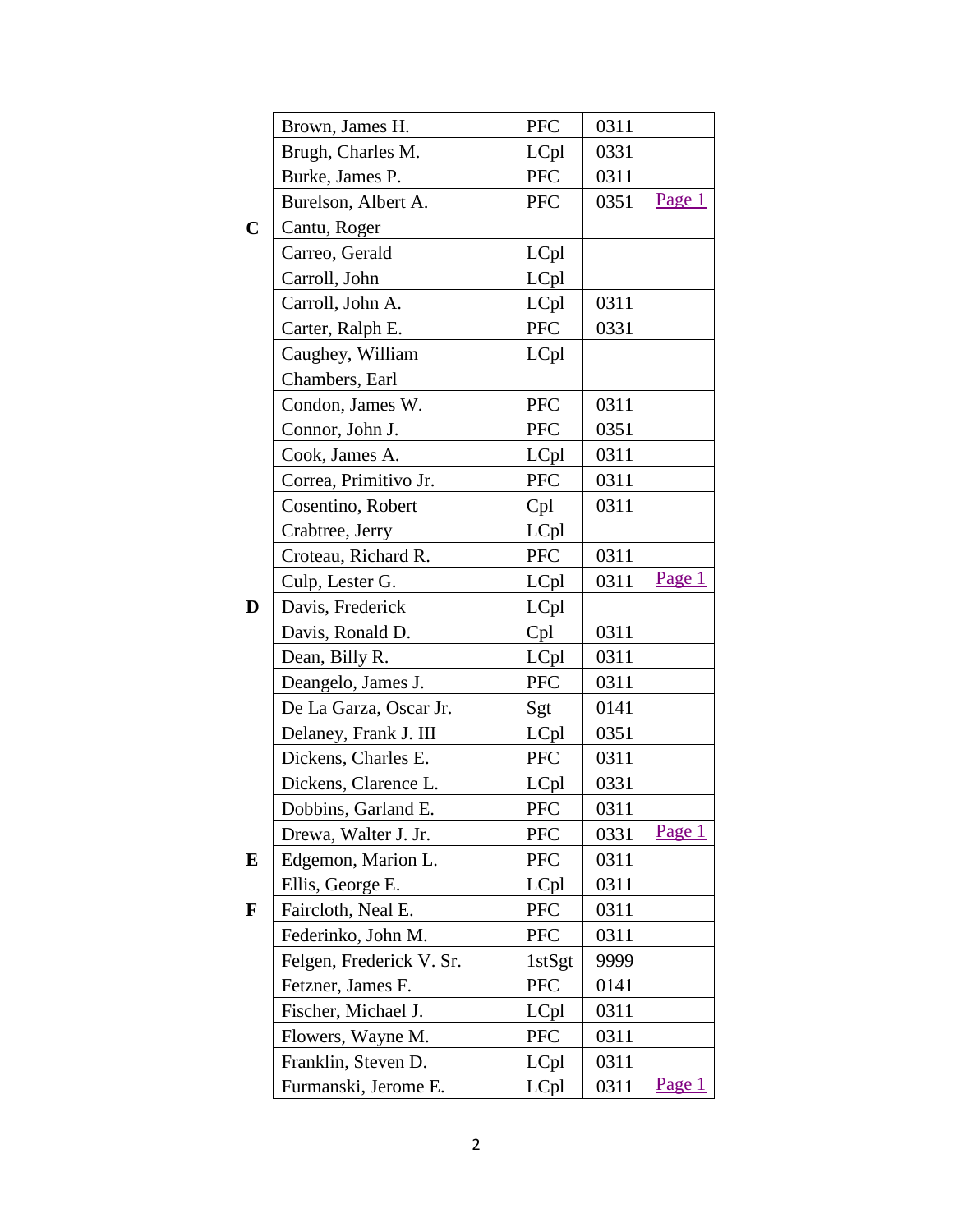<span id="page-2-3"></span><span id="page-2-2"></span><span id="page-2-1"></span><span id="page-2-0"></span>

| G           | Gadsden, Charles          | <b>PFC</b> | 0311 |        |
|-------------|---------------------------|------------|------|--------|
|             | Gagne, Raymond A.         | LCpl       | 0311 |        |
|             | Gallegos, Adelio          | LCpl       | 0311 |        |
|             | Gallo, Robert             | <b>PFC</b> | 0331 |        |
|             | Gentry, Robert D.         | PFC        | 0311 |        |
|             | Gibbson, Roy E.           | Cpl        |      |        |
|             | Giles, Carroll E.         | PFC        | 0331 |        |
|             | Gossett, John P.          | <b>PFC</b> | 0351 |        |
|             | Greenmon, Nelson          | LCpl       | 0311 |        |
|             | Grentzinger, John C.      | Cpl        | 0311 |        |
|             | Gudykunst, David B.       | PFC        | 0351 |        |
| $\mathbf H$ | Handy, Marshall K.        | LCpl       | 0311 | Page 1 |
|             | Harrison, Arron           | GySgt      | 0369 |        |
|             | Heare, Timothy R.         | PFC        | 0341 |        |
|             | Heiderscheidt, Leonard W. | Cpl        | 0311 |        |
|             | Hellyer, James R.         | Pvt        | 0311 |        |
|             | Helm, Chester             |            | 0311 |        |
|             | Hernandez, Vicente        | PFC        | 0311 |        |
|             | Hibbard, William L.       | <b>PFC</b> | 0331 |        |
|             | Hicks, Kenneth L.         | Pvt        | 0311 |        |
|             | Hoadley, Jack R.          | Cpl        | 0311 |        |
|             | Hodge, John S.            | <b>PFC</b> | 0351 |        |
|             | Hoffmeyer, Gary L.        | <b>PFC</b> | 0311 |        |
|             | Hollingsworth, Don R.     | PFC        | 0311 |        |
|             | Huebsch, William E.       | <b>PFC</b> | 0311 |        |
|             | Hufpalen, Robert W.       |            |      | Page 1 |
| ${\bf J}$   | Jackson, Bill L.          | <b>PFC</b> | 0331 |        |
|             | Jalbert, Thomas G.        | <b>PFC</b> | 0311 |        |
|             | Jenkins, Tony J.          | <b>PFC</b> | 0331 |        |
|             | Johnson, Robert L.H. Jr.  | <b>PFC</b> | 0311 |        |
|             | Jordon, George            | <b>PFC</b> |      |        |
|             | Junkert, Kenneth E.       | LCpl       | 0311 |        |
| K           | Kazakevich, Larry L.      | <b>PFC</b> | 0311 | Page 1 |
|             | Kazukiewicz, Daniel A.    | <b>PFC</b> | 0311 |        |
|             | Kees, Burton J. Jr.       | Pvt        | 0331 |        |
|             | Kekahuna, Paul K.         | GySgt      | 0369 |        |
|             | Kellat, Joseph M.         | <b>PFC</b> | 0341 |        |
|             | Kelley, Johnnie W.        | LCpl       | 0311 |        |
|             | Kelley, Raymond M. Jr.    | LCpl       | 0331 | Page 1 |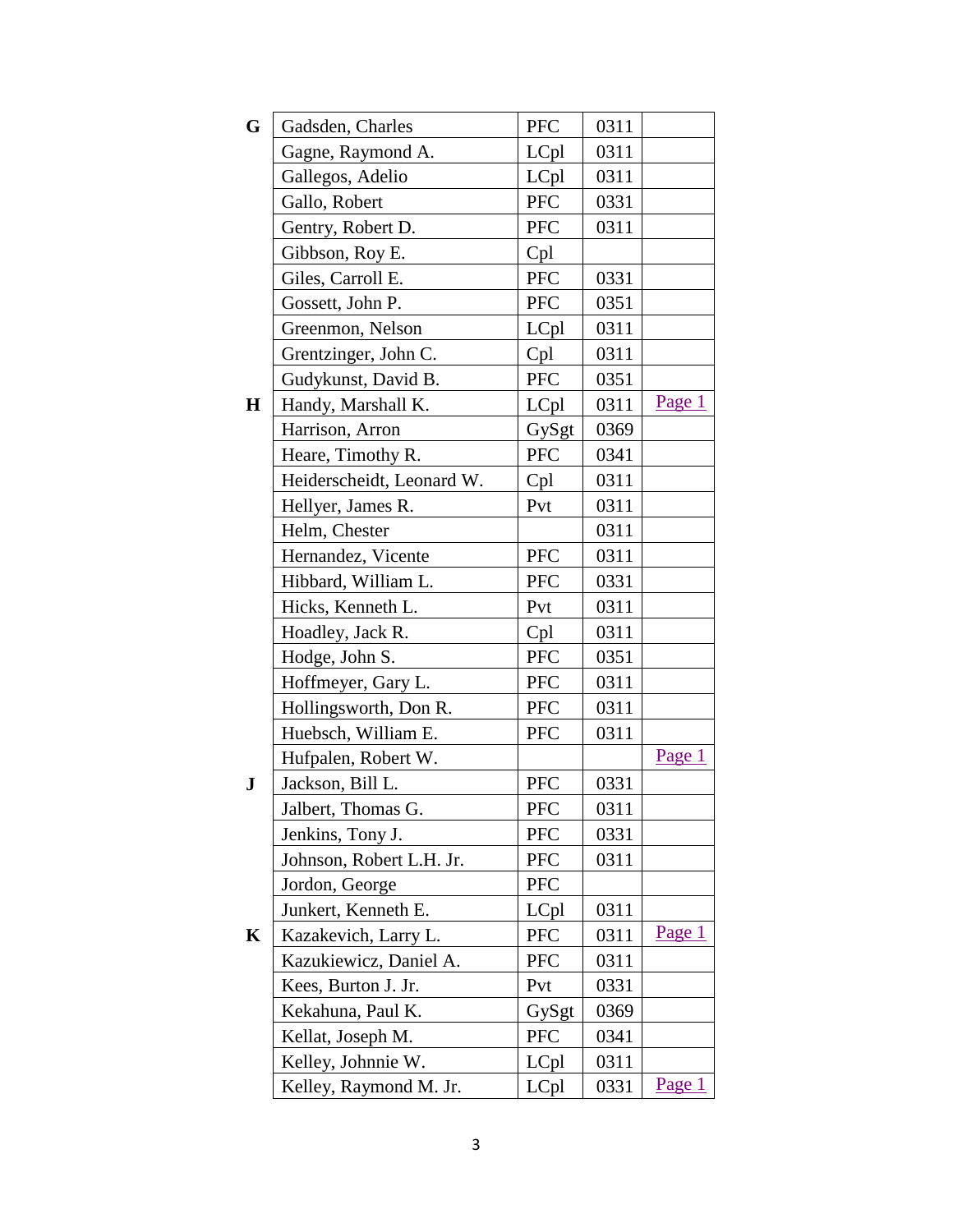<span id="page-3-4"></span><span id="page-3-3"></span><span id="page-3-2"></span><span id="page-3-1"></span><span id="page-3-0"></span>

|             | King, Robert W.          | PFC        | 0331 |        |
|-------------|--------------------------|------------|------|--------|
|             | King, Steven             | <b>PFC</b> |      |        |
| L           | LaBarge, Robert G.       | <b>PFC</b> | 0331 |        |
|             | Lafferre, James A.       | <b>PFC</b> | 0311 |        |
|             | Langford, Charles E. Jr. | <b>PFC</b> | 031  |        |
|             | Law, Robert J.           | Pvt        | 0351 |        |
|             | Lee, Dalphus             | Cpl        | 0311 |        |
|             | Lee, Lawrence E.         | LCpl       | 0351 |        |
|             | Light, Richard F.        | Cpl        | 0311 |        |
|             | Llewellyn, Richard T.    | <b>PFC</b> | 0311 |        |
|             | Logue, Charles M.        | PFC        | 0351 |        |
|             | Lopez, Guadalupe         | Cpl        | 0311 | Page 1 |
| M           | Marcil, James L.         | Pvt        | 0311 |        |
|             | Marinucci, Ronald J.     | PFC        | 0331 |        |
|             | Markwardt, Gary L.       | <b>PFC</b> | 0141 |        |
|             | Martinez, Adalberto H.   | <b>PFC</b> | 0311 |        |
|             | Matson, Robert           | LCpl       | 0311 |        |
|             | McAuley, John A.         | LCpl       |      |        |
|             | McDaniel, Donald L.      | PFC        | 0351 |        |
|             | McKeon, Kenneth C.       | <b>PFC</b> | 0331 |        |
|             | Meeker, Michael L.       | Cpl        | 0341 |        |
|             | Meier, Billy             | LCpl       |      |        |
|             | Menay, Carlos M.L.       | LCpl       | 0311 |        |
|             | Metzger, Louis           | PFC        |      |        |
|             | Miller, Melvin L.        | LCpl       | 0311 |        |
|             | Monsen, Robert M.        | Cpl        | 0311 |        |
|             | Montanez, William        | LCpl       |      |        |
|             | M_eller, Frank A.        | LCpl       |      | Page 1 |
| ${\bf N}$   | Newhouse, Christen A.    | <b>PFC</b> | 0341 |        |
|             | Newman, Dennis C.        | <b>PFC</b> | 0311 |        |
|             | Nichols, Robert W.       | <b>PFC</b> | 0311 |        |
|             | Nolan, Terrance F.       | <b>PFC</b> |      |        |
|             | Nollman, Thomas A.       | <b>PFC</b> | 0311 | Page 1 |
| $\mathbf 0$ | Oakins, Timothy F.       |            |      |        |
|             | Orlando, Samuel          | SSgt       | 0369 |        |
|             | Ortega, Alfred           | PFC        |      |        |
| ${\bf P}$   | Padaczoz, Richard        | Sgt        | 0311 | Page 1 |
|             | Peacock, John            | <b>PFC</b> |      |        |
|             | Perez-Arriaga, Carlos J. | <b>PFC</b> | 0331 | Page 1 |